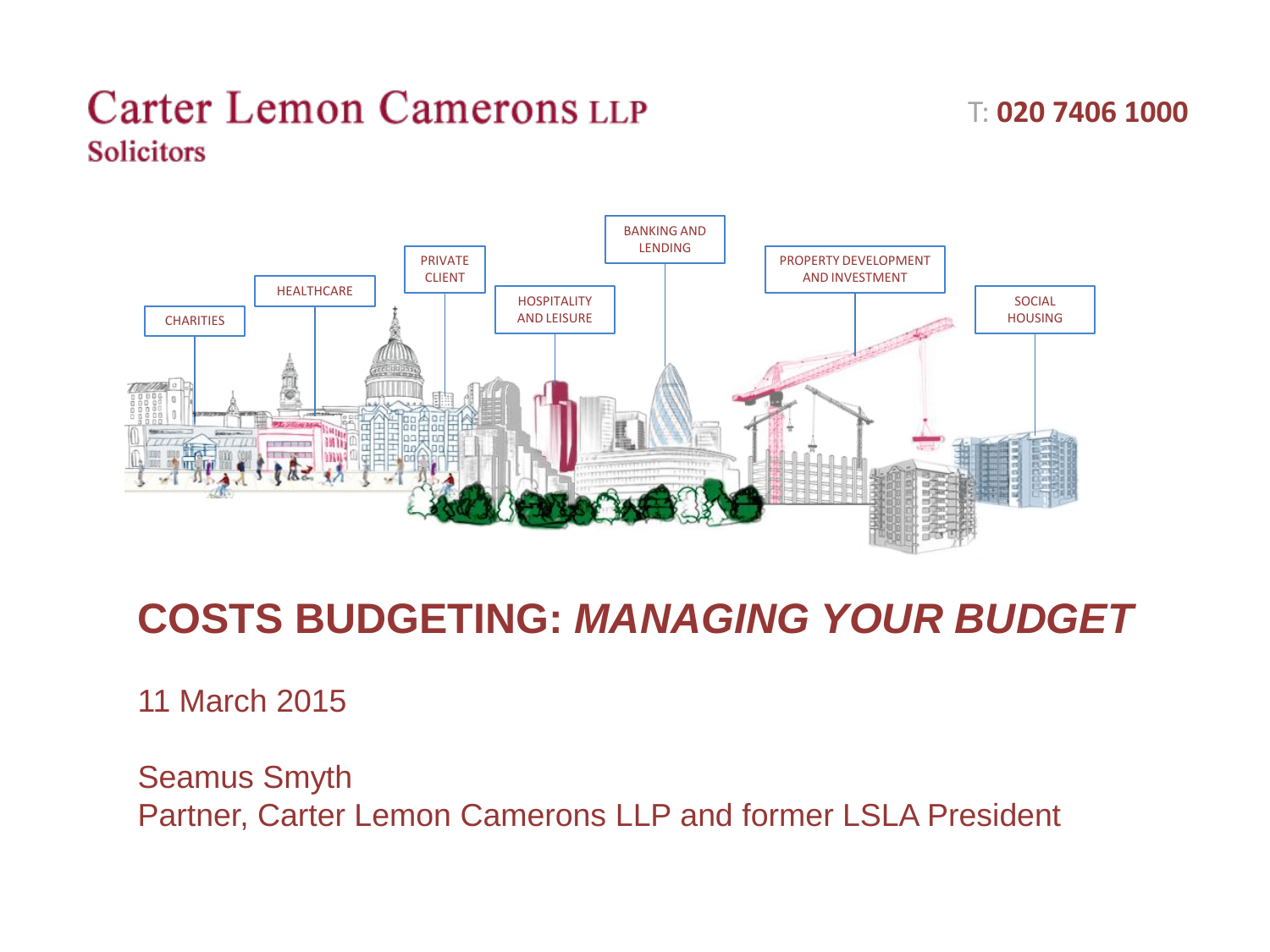#### **1. MANAGE CLIENT EXPECTATIONS / CLIENT WARNINGS**

- a) Need to give client commercial advice on level of costs budget
- b) ALWAYS discuss the budget with your client
- c) Budget given on the basis that the case will proceed to a fully contested trial: most (approximately 97%) of cases settle before that point
- d) Who pays if you spend more than your budget?
- e) Costs already accrued may be criticised
- f) The budgeting procedure increases costs overall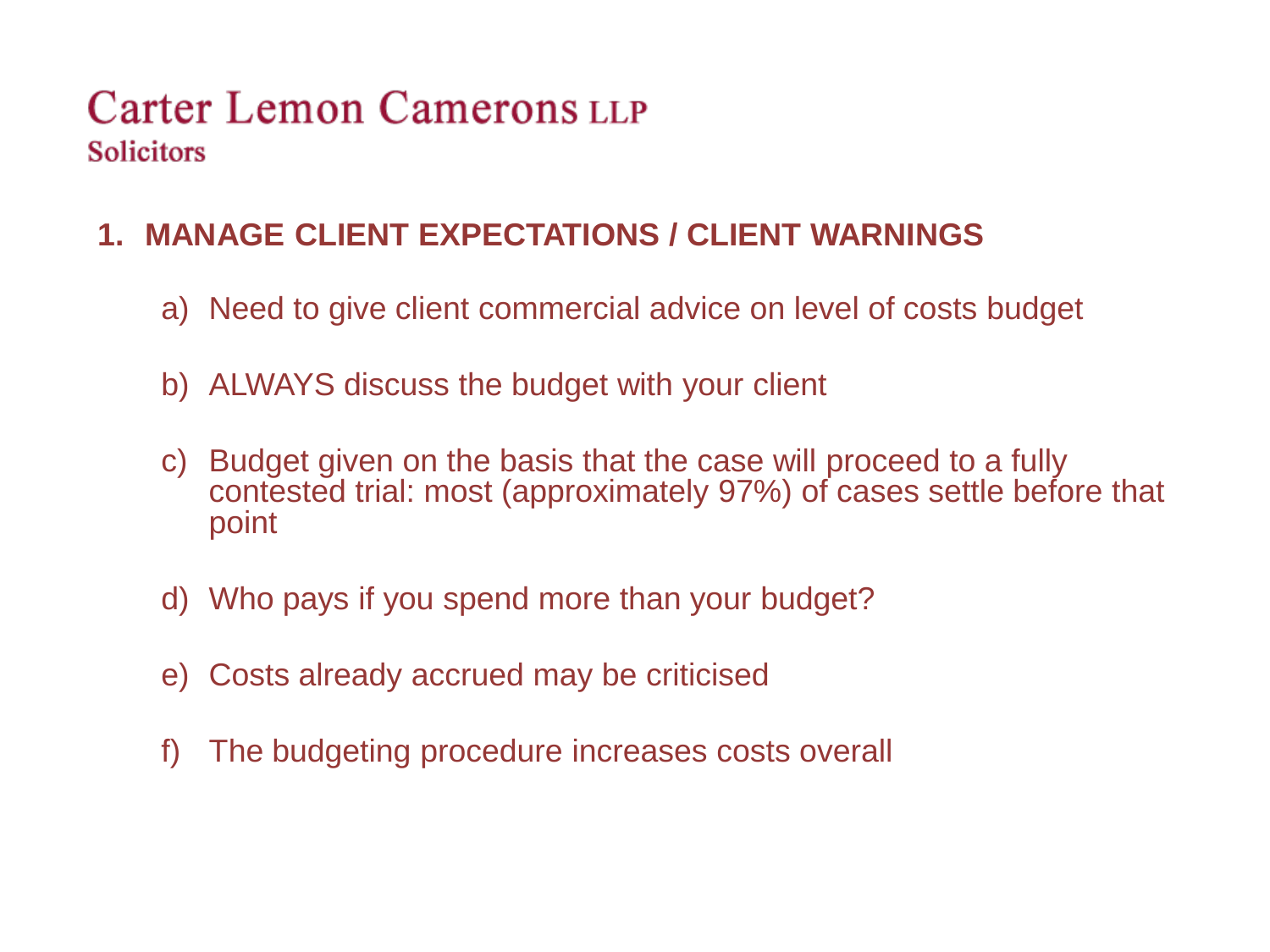### **1. MANAGE CLIENT EXPECTATIONS / CLIENT WARNINGS**

- g) Get your client to pay you in advance to cover experts and counsel
- h) Warn clients about the list of irrecoverables
	- (i) anything above budget
	- (ii) unforeseeables
	- (ii) applications will be extra
- i) Taking trivial points might not do you much good in the long run
- j) Your budget, come assessment, operates as a maximum limit only it does not stop your opponent taking issue with every stage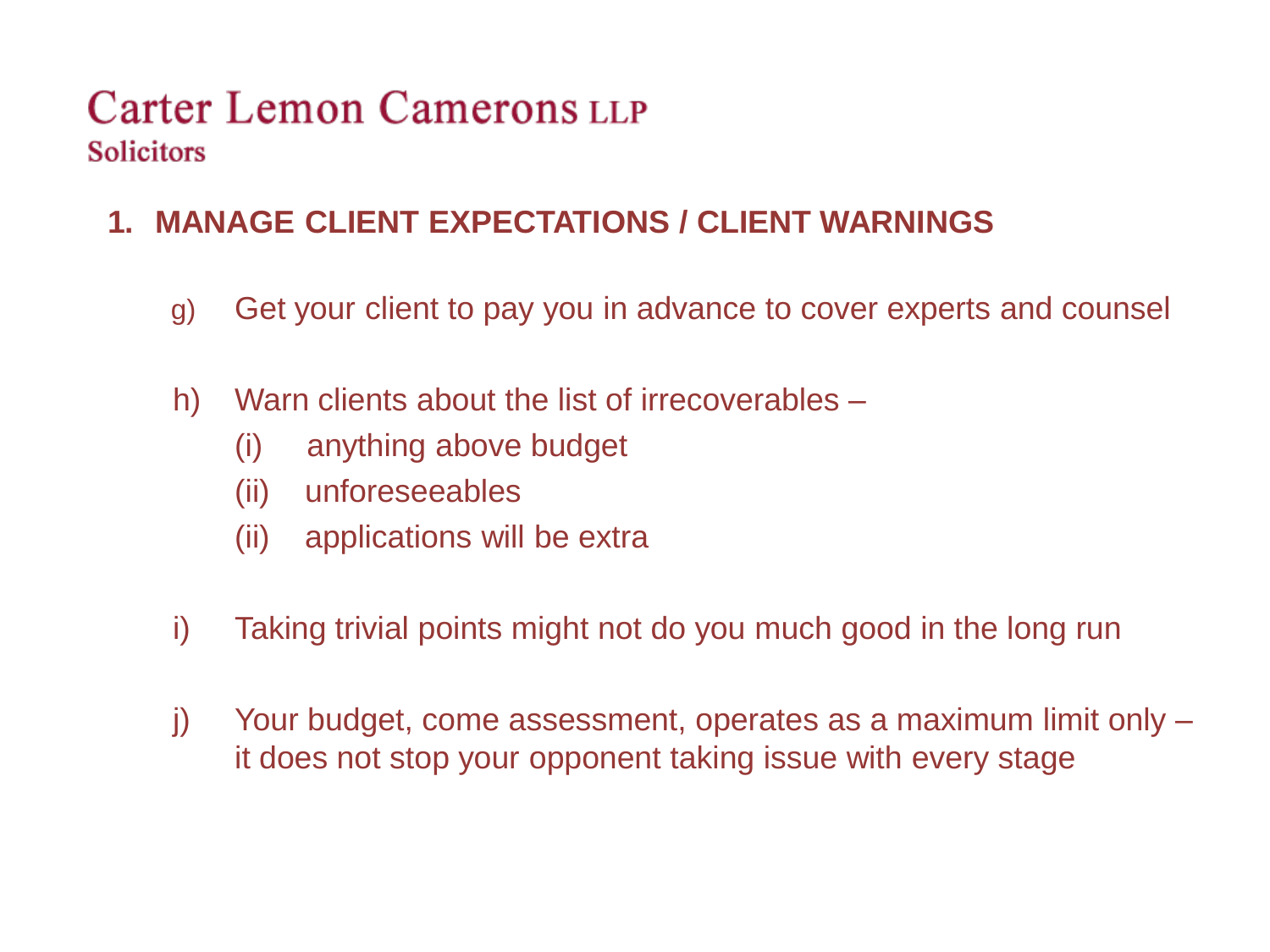#### **2. MANAGE YOUR BUDGET**

- a) Distribute budget to whole team (including Counsel and experts)
- b) Liaise with Counsel and experts and any other suppliers about fees being incurred
- c) If Counsel's and expert's fees are likely to exceed the amount budgeted, request that they inform you as soon as possible (and not once the budget has already been exceeded)
- d) If the budget is likely to be exceeded, get consent from your opponent to the amendment (if possible) and apply to amend
- e) Don't leave things until the last minute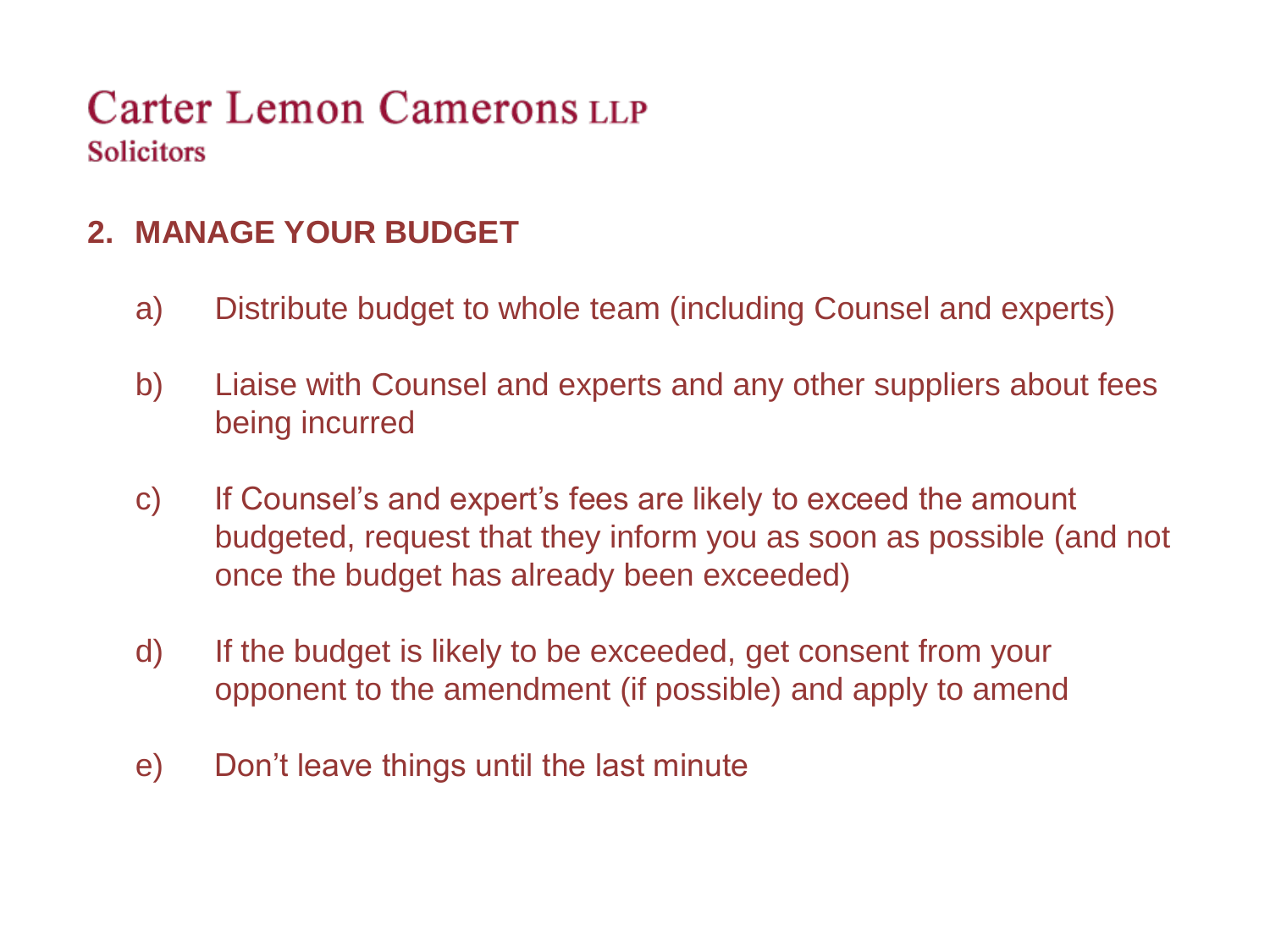### **2. MANAGE YOUR BUDGET**

- f) Composite budgets
	- (i) Different issues
	- (ii) Multiple Defendants
	- (iii) Third parties
- g) Interim applications which reasonably were not included in the budget are additional
- h) As a matter of practice, do not include contingencies which are no more than a possibility or unlikely
- i) Ask the CMC Judge to record your costs already incurred as reasonable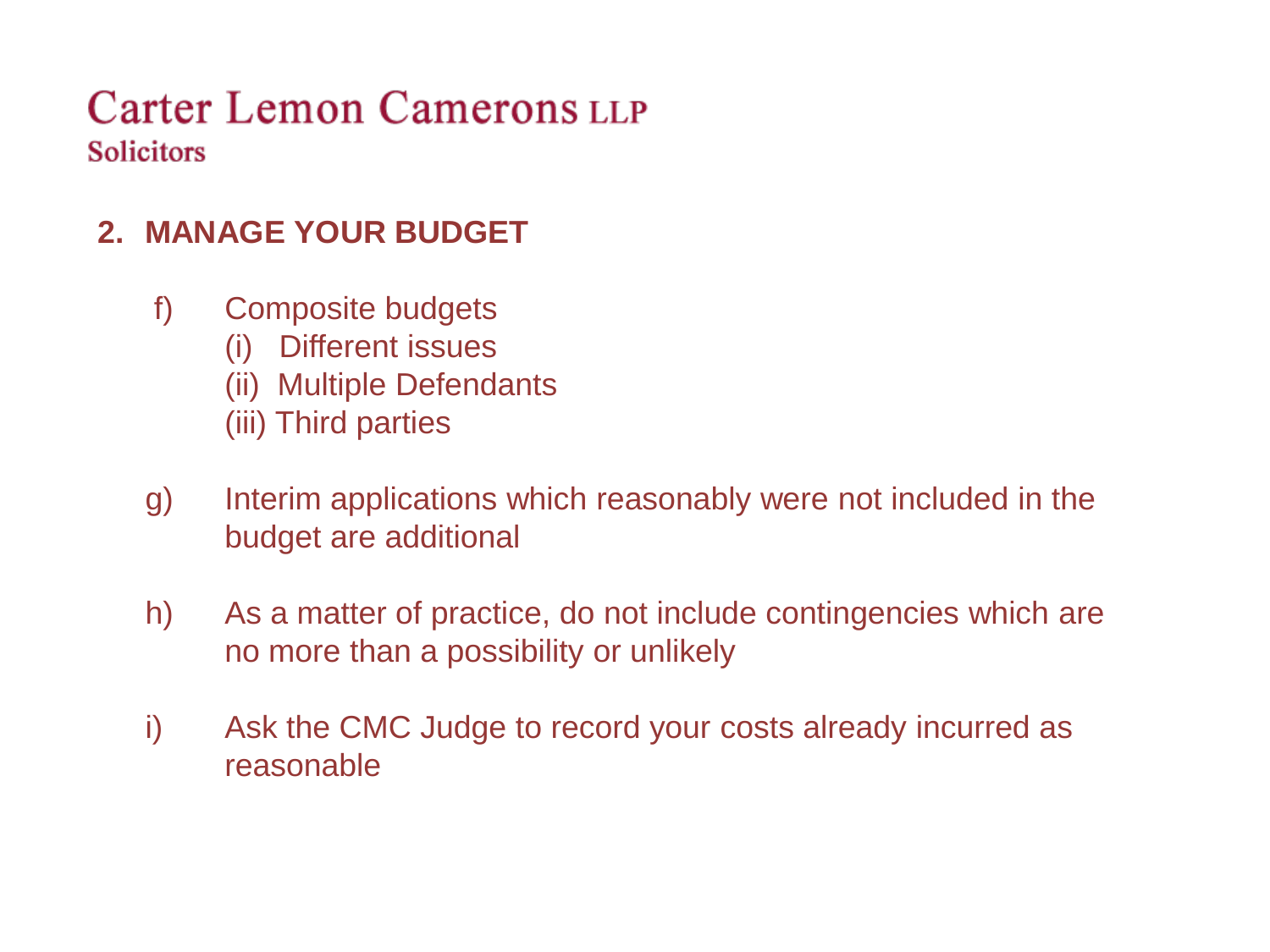### **3. UNFORESEEABLES**

- a) If a party wishes to provide for contingencies, the contingencies must be
	- (i) identifiable,
	- (ii) fall outside the main categories in Precedent H, and
	- (iii) only be included if they are more likely than not to

**occur** 

- b) What are the most unforeseeable events?
	- (i) Court errors
	- (ii) Opponent's conduct
	- (iii) Applications by opponents to reduce cost budget
	- (iv) Weather
	- (v) D v NSPCC
	- (vi) Application by successful party to appeal judgment
	- (vii) HHJ Anthony Thornton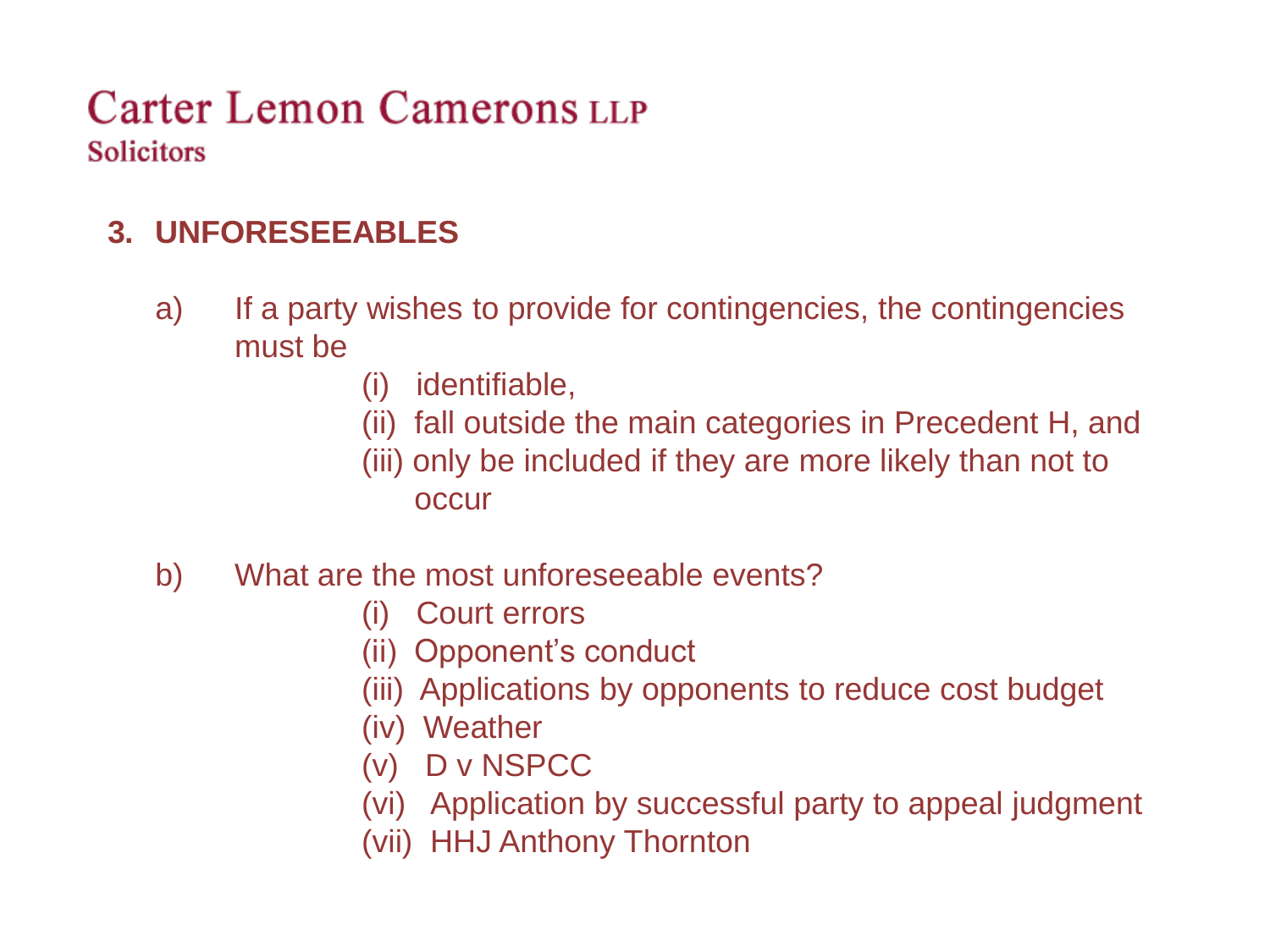#### **4. COSTS RECOVERY**

- a) Balancing efficiency, proportionate costs, and clients' demands for perfect service
- b) Don't expect the costs judge to approve costs simply because they fall within the budget
- c) Need to keep the same records as you would for detailed assessment
- d) Realistic advice to client is that it won't get more than half of its costs back
- e) Effect of budgeting regime is to reduce costs recovery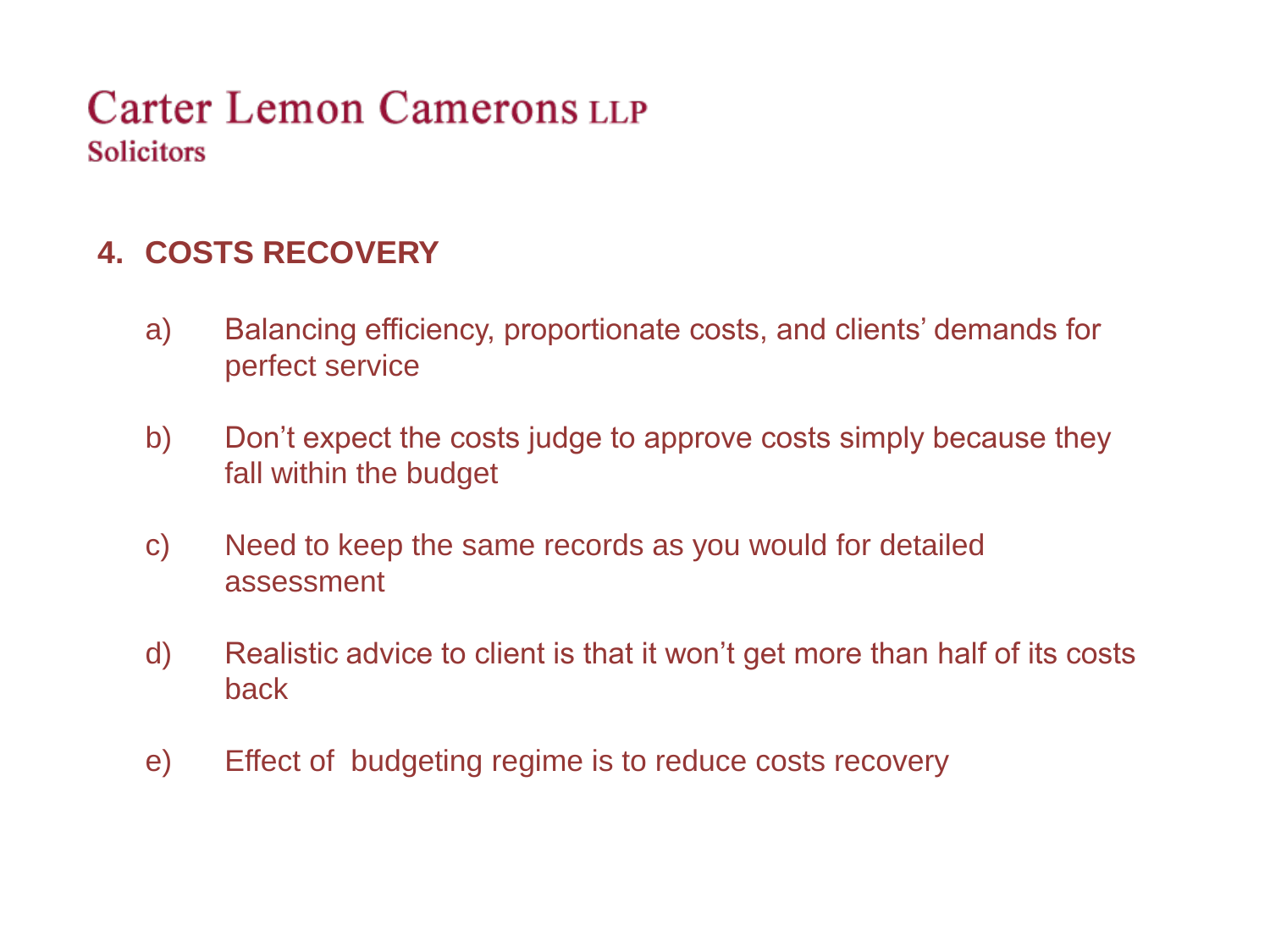#### **4. COSTS RECOVERY**

- f) If 90% of the budget is awarded as an interim costs order:
	- i) is the receiving party likely to take it further?
	- ii) will courageous costs orders reduce the need for detailed assessment?